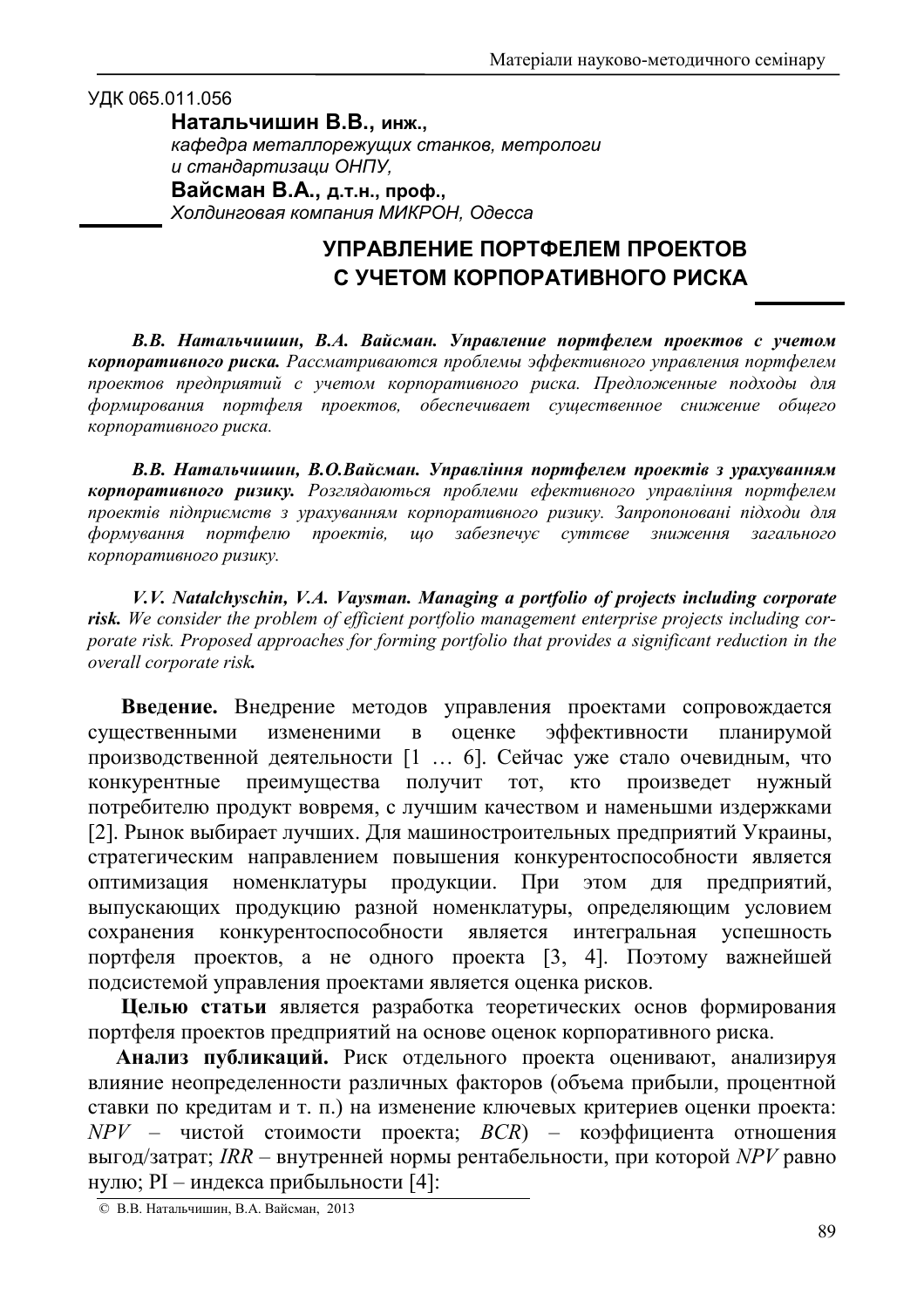$$
NPV = \sum_{t=1}^{n} \frac{B_t - C_t}{(1 - i)^t}, \qquad BCR = \frac{\sum_{t=1}^{n} \frac{B_t}{(1 - i)^t}}{\sum_{t=1}^{n} \frac{C_t}{(1 - i)^t}}, \qquad IP = \frac{1}{K} \sum_{t=1}^{n} \frac{B_t - C_t}{(1 - i)^t}, \text{ r, i.e. } B \text{ is the same as } B \text{ is the same as } B \text{ is the same as } B \text{ is the same as } B \text{ is the same as } B \text{ is the same as } B \text{ is the same as } B \text{ is the same as } B \text{ is the same as } B \text{ is the same as } B \text{ is the same as } B \text{ is the same as } B \text{ is the same as } B \text{ is the same as } B \text{ is the same as } B \text{ is the same as } B \text{ is the same as } B \text{ is the same as } B \text{ is the same as } B \text{ is the same as } B \text{ is the same as } B \text{ is the same as } B \text{ is the same as } B \text{ is the same as } B \text{ is the same as } B \text{ is the same as } B \text{ is the same as } B \text{ is the same as } B \text{ is the same as } B \text{ is the same as } B \text{ is the same as } B \text{ is the same as } B \text{ is the same as } B \text{ is the same as } B \text{ is the same as } B \text{ is the same as } B \text{ is the same as } B \text{ is the same as } B \text{ is the same as } B \text{ is the same as } B \text{ is the same as } B \text{ is the same as } B \text{ is the same as } B \text{ is the same as } B \text{ is the same as } B \text{ is the same as } B \text{ is the same as } B \text{ is the same as } B \text{ is the same as } B \text{ is the same as } B \text{ is the same as } B \text{ is the same as } B \text{ is the same as } B \text{ is the same as } B \text{ is the same as } B \text{ is the same as } B \text{ is the same as } B \text{ is the same as } B \text{ is the same as } B \text{ is the same as } B \text{ is the same as } B \text{ is the same as } B \text{ is the same as } B \text{ is the same as } B \text{ is the same as } B \text{ is the same as } B \text{ is the same as } B \text{ is the same as } B \text{ is the same as } B \text{ is the same as
$$

году  $t$ ;  $C$  – издержки на проект в году  $t$ ;

 $i$  – ставка дисконта; длительность жизненного цикла проекта;  $K$  – объем инвестиний

анализа риска являются: Основными метолами единичного анализ чувствительности, метод построения сценариев, имитационное моделирование, построение и анализ дерева решений.

Анализ чувствительности заключается в определении производной показателей проекта по факторам управления  $\overline{\mathbf{M}}$ внешним ключевых параметрам. Для этого изменяют один из факторов, например, выручку, на один процент и рассчитывают изменение NPV, IRR и других аналитических критериев сравнению  $\mathbf{c}$ вариантом. Анализ  $\overline{10}$ базовым таблицы чувствительности проекта позволяет выявить факторы, колебания которых наиболее опасны для данного проекта, и принять соответствующие меры по уточнению прогнозов этих факторов и уменьшению их влияния. При сравнении альтернативных проектов проект с более высокой чувствительностью к ассматриваемому параметру считается более рисковым;

Метод построения сценариев основан на сравнении трех сценарив развития проекта: наихудшем, умеренном и наилучшем. Определяется вероятность развития проектов по каждому из сценариев. Сравнивая коэффициент вариации NPV проекта со средним коэффициентом вариации проектов компании, можно оценить уровень риска данного проекта и средний уровень риска компании;

Имитационное моделирование использует в качестве исходных данных непрерывные распределения вероятностей каждого исходного **фактора** (выручки, цены и т. п.) и позволяет многократно рассчитывать NPV проекта при различных значениях этих параметров, генерируемых случайным образом, исходя из заданных законов распределения. Обрабатывая эти данные, получают ожидаемые значения NPV, рассчитывают среднеквадратическое отклонение и коэффициент вариации проекта;

Построение и анализ дерева решений применяется для проектов, инвестиции в которые растянуты во времени. Анализ дерева решений дает возможность не только оценивать, но и уменьшать риск проекта. Метод отличает то, что анализ происходит не только в момент принятия решения о начале проекта, а и в нескольких узловых точках проекта. Например, проект можно разделить на три основных этапа: 1) исследование рынка (анализ конкурентов, изучение интереса потребителей и др.); 2) проектирование и запуск продукта в производство; 3) проведение рекламной кампании и осуществление мероприятий по продаже продукта. Каждый из этапов требует инвестиций и они осуществляются последовательно. У компании есть возможность, завершив первый этап, отказаться от проекта и потерять не все инвестиции. При прочих равных условиях риск проекта с поэтапным инвестированием будет ниже.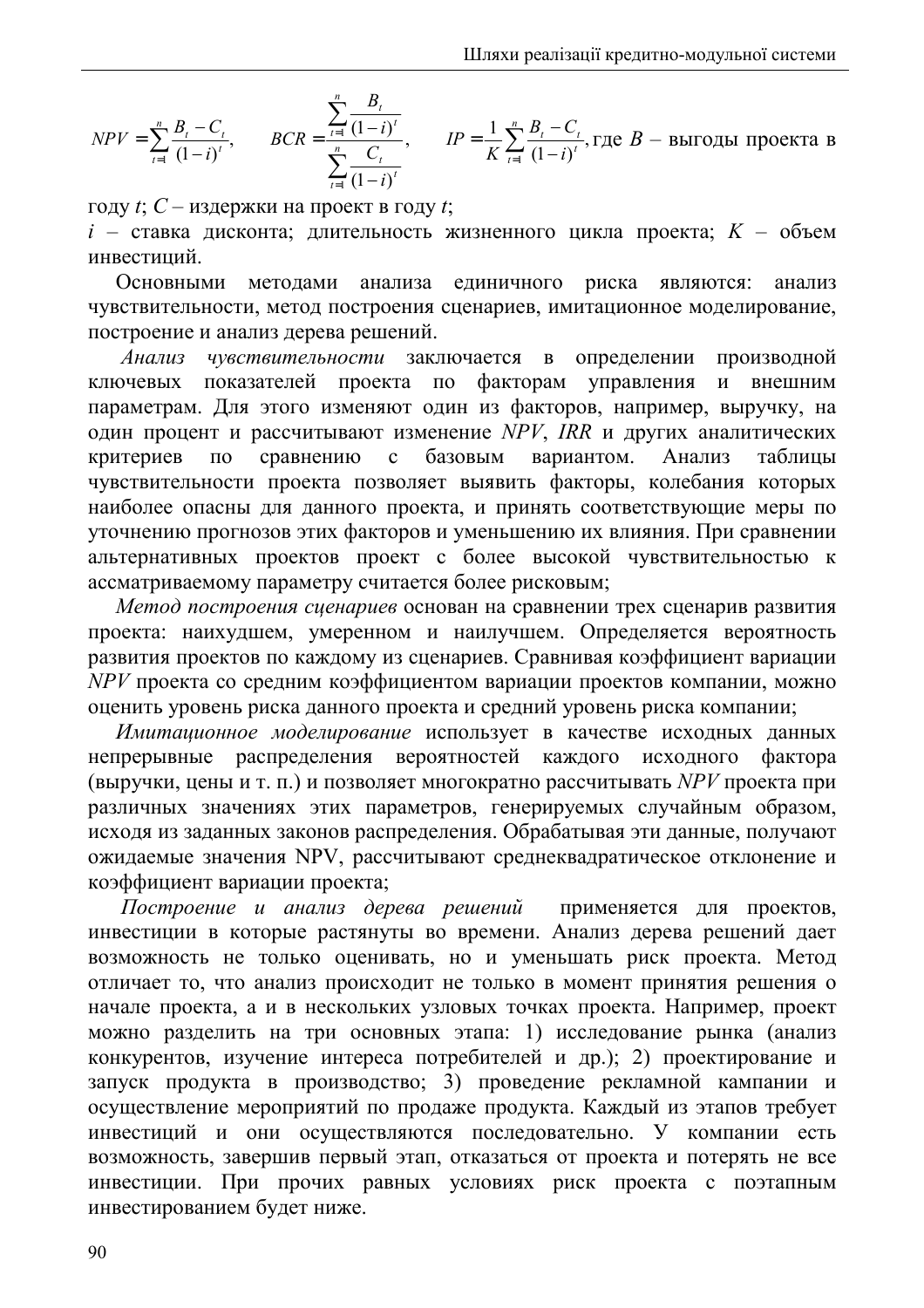Основная Как станкостроительные часть. правило. предприятия выпускают несколько видов продукции. Так, например, Холдинговая компанія сверлильно-фрезерно-расточные обрабатывающие «Микрон» производит: центры; универсальные горизонтально-вертикальные фрезерные станки: универсальные токарно-винторезные станки: хонинговальные станки: винтовые передачи; резьбовые  $\mathbf{M}$ шариковые гладкие конические  $\mathbf{M}$ цилиндрические калибры; станки для производства проволоки; универсальные деревообрабатывающие станки; станки для динамической балансировки; подъёмники, в том числе для автомобилей; роботизированные транспортные линии; металлические конструкции и каркасы; технологическую оснастку [2].

В таких случаях колебания рынка по-разному сказываются на различных направлениях. Возможна ситуация, когда определенное событие на рынке отрицательно скажется на одном из проектов предприятия, но приведет к росту доходности другого [3]. На этом принципе основывается один из инструментов риск-менеджмента: создание портфеля проектов для минимизации общего корпоративного риска компании.

Общая ожидаемая эффективность портфеля проектов  $[K_n]$ :

$$
[K_p] = \sum_{j=1}^m x_j [K_j],
$$

где  $x_i$  — доля портфеля, приходящаяся на *j*-й проект.

Идея диверсификации риска основана на том, что доходности проектов, входящих в портфель, не одинаково изменяются в ответ на изменение различных факторов рынка. В отличие от ожидаемой доходности портфеля, среднеквадратическое отклонение (мера риска) доходности портфеля  $(\delta_n)$  не вычисляется сумма среднеквадратических отклонений доходности как портфеле. Как проектов, взвешенных  $\Pi$ <sup>O</sup> долям  $\overline{B}$ правило, среднеквадратическое отклонение доходности портфеля меньше этой величины и вычисляется по формуле:

$$
\delta_p = \left(\sum_{j=1}^m (K_{pj} - [K_p])^2 P_j\right)^{\frac{1}{2}}
$$

где  $K_{pj}$  — доходность портфеля проектов, соответствующая i-му состоянию анализируемого параметра рынка (таким параметром может быть общее состояние экономики, мировые цены на нефть, политическая реформа и т. п.).

 $[K_n]$  — ожидаемая (наиболее вероятная) доходность портфеля.

 $P_i$  — вероятность того, что анализируемый параметр рынка будет находиться в *j* - м состоянии.

Параметр рынка, используемый в расчете  $\delta_n$  портфеля, должен быть тщательно выбран. Для различных параметров оценка риска будет отличаться. Во многих случаях существует связь между доходностью различных проектов. Так происходит, если ключевые параметры проектов (объем сбыта, издержки и т. п.) зависят от одних и тех же событий на рынке.

Решение о включении проекта в портфель проектов компании или об отказе от него должно приниматься с учетом того, увеличит или уменьшит данный